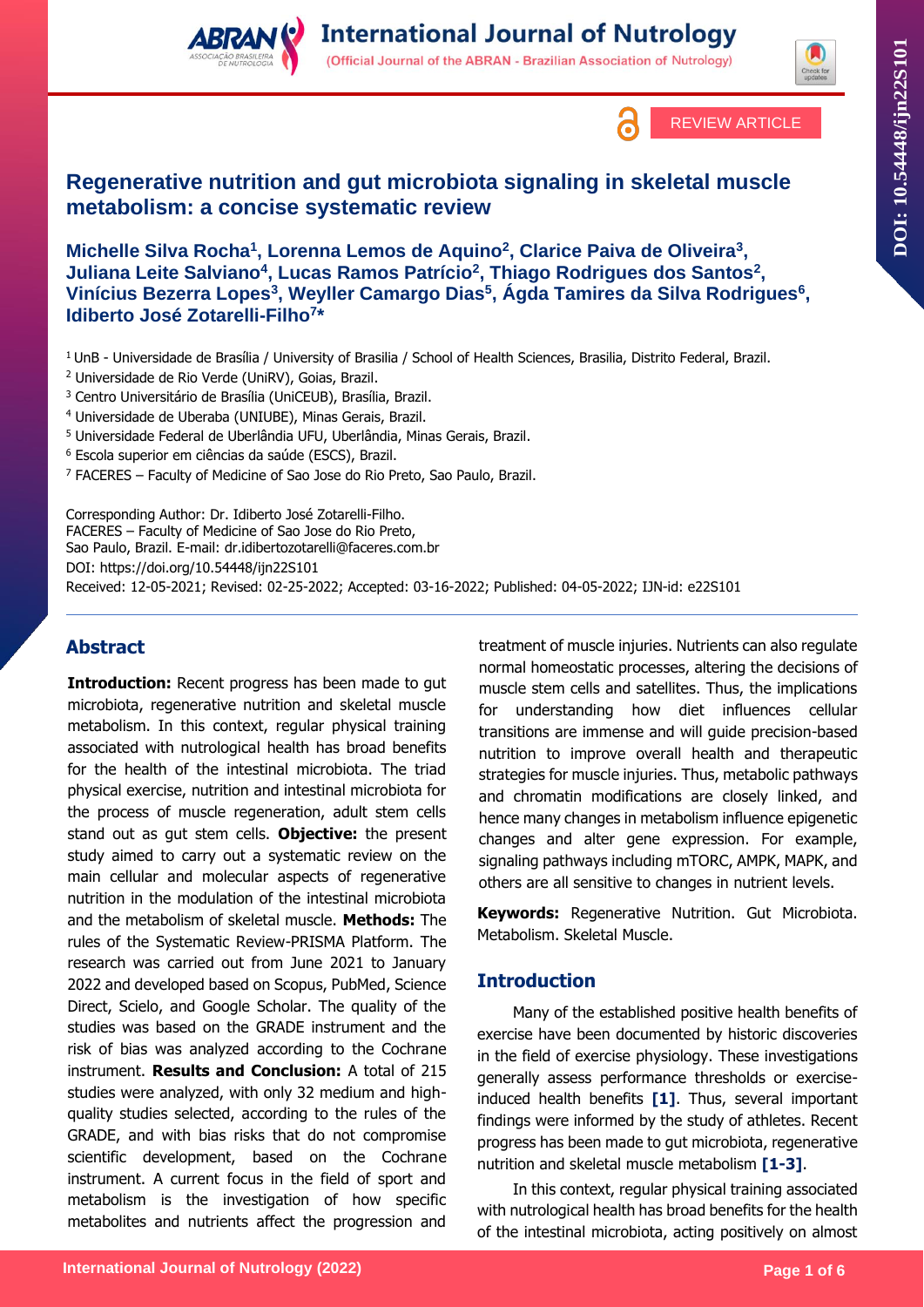all organ systems of the body **[4]**. The mysteries of human physiology and the adaptive response to acute and chronic physical training have been largely elucidated through exercise science. Thus, exercise physiologists have studied the physiological response to physical activity and sports **[5,6]**.

Also, the triad physical exercise, nutrition and intestinal microbiota for the process of muscle regeneration, adult stem cells (ASC) stand out as gut stem cells at the base (crypts) of the intestine and muscle stem cells outside the sarcolemma adjacent to the muscle basement membrane **[7-9]**. The tissue niche is also able to influence ASC metabolism. Tissue stem cell metabolism has focused on central carbon metabolism, that is, the generation of metabolic building blocks via glycolysis, oxidative phosphorylation, or the pentose phosphate pathway.

Besides, adult tissue stem cells mediate tissue and organ homeostasis and regeneration, making decisions about whether to remain quiescent, proliferate, or differentiate into mature cell types. These decisions are directly integrated with the body's energy balance and nutritional status. By-products and metabolic substrates that regulate epigenetic and signaling pathways are considered to have an instructive role, rather than an observer, in the regulation of cell fate decisions **[9]**.

In this sense, it is suspected that the quiescent state of stem cells is characterized by an inherently glycolytic metabolism, followed by a transition to favor mitochondrial oxidative phosphorylation during differentiation **[10–13]**. However, growing evidence suggests that metabolism during quiescence, activation and differentiation may vary between tissues, integrating signaling cues and metabolic inputs from the niche and the organism as a whole, mainly by signaling nutrients and the gut microbiota. In this scenario, metabolomics provides information on cellular pathways, observing substrates and metabolic products through different pathways **[14,15]**. Along with transcriptomics and proteomics analysis, it is observed that metabolism can affect cell fate (and vice versa) **[16]**.

Therefore, the present study aimed to carry out a systematic review on the main cellular and molecular aspects of regenerative nutrition in the modulation of the intestinal microbiota and the metabolism of skeletal muscle.

### **Methods**

### **Study Design**

The rules of the Systematic Review-PRISMA

Platform (Transparent reporting of systematic reviews and meta-analysis-HTTP://www.prismastatement.org/) were followed.

#### **Data sources and research strategy**

The search strategies for this systematic review were based on the keywords (MeSH Terms): "Regenerative Nutrition. Gut Microbiota. Metabolism. Skeletal Muscle". The research was carried out from June 2021 to January 2022 and developed based on Scopus, PubMed, Science Direct, Scielo, and Google Scholar. Also, a combination of the keywords with the booleans "OR", "AND", and the operator "NOT" were used to target the scientific articles of interest.

#### **Study Quality and Bias Risk**

The quality of the studies was based on the GRADE instrument and the risk of bias was analyzed according to the Cochrane instrument. Two independent reviewers carried out research and study selection. Data extraction was performed by reviewer 1 and fully reviewed by reviewer 2. A third investigator decided on some conflicting points and made the final decision to choose the articles.

### **Results and development**

After the selectivity of articles and literary findings, a total of 215 studies were analyzed, with only 32 medium and high-quality studies selected, according to the rules of the GRADE, and with bias risks that do not compromise scientific development, based on the Cochrane instrument (**Figure 1**).

#### **Nutrients, Gut Microbiota and Metabolism**

Metabolism encompasses the interactions between diet, the microbiome, and the cellular enzymatic processes that generate the chemical pathways necessary to sustain life. The small intestine, comprising the duodenum, jejunum, and ileum, is the fastest selfrenewal organ in men. The small intestine exhibits specific metabolites with higher levels of fatty acid oxidation occurring in the upper part of the small intestine and decreasing distally towards the ileum **[17]**. High rates of intestinal self-renewal are enabled by intestinal stem cells (LGR5+) at the base of intestinal crypts **[18]**. Cells in the gut can communicate via metabolic signals, with differentiated Paneth cells secreting lactate to support LGR5+ function **[10]**.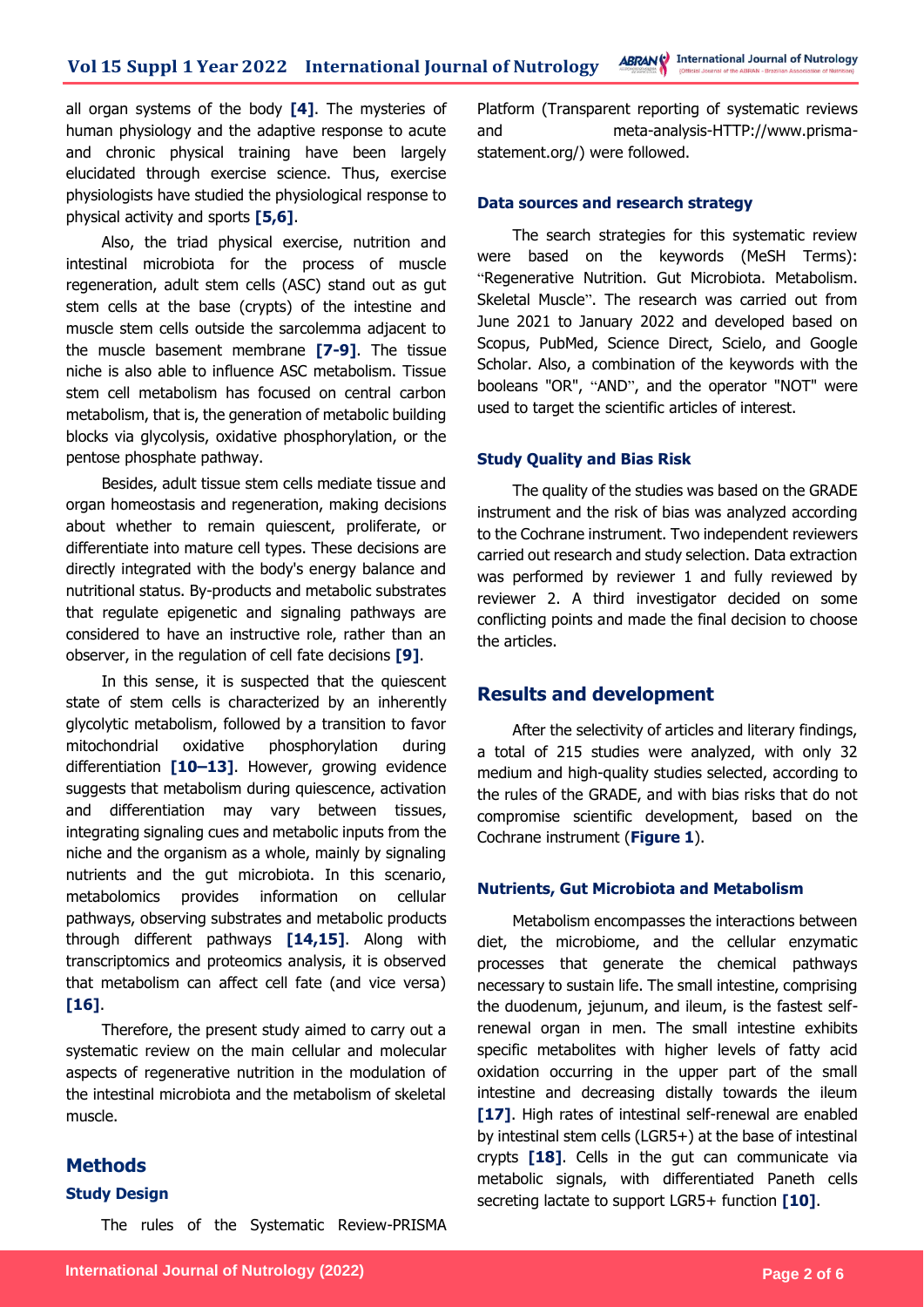**Figure 1.** Article selection (Systematic Review).



In this sense, the balance between LGR5+ and fate-differentiated cells can also be affected by cellintrinsic changes in central carbon metabolism. The mitochondrial pyruvate carrier (MPC), comprising the subunits MPC1 and MPC2, is required for cross-species oxidation of pyruvate, allowing pyruvate to enter the mitochondria **[18,19]**. Genetic deletion of the MPC1 subunit or inhibition of MPC distorts cellular metabolism towards glycolysis and increases LGR5+ proliferation. On the other hand, overexpression of MPC1/MPC2 reduces the activity of LGR5+ **[20]**.

A recent study demonstrated that the expression of the enzyme 3-hydroxy-3-methylglutaryl-CoA synthase (Hmgcs2), regulates the ratio-limiting step in ketone body synthesis, is enriched in LGR5+. Loss of Hmgcs2 impairs regeneration and promotes promiscuous differentiation to the Paneth cell line **[21]**. The ketone body β-hydroxybutyrate inhibits class I histone deacetylases to increase transcriptional activation of Notch signaling and maintain stem cell selfrenewal **[21]**.

Furthermore, the intestine is constantly finding nutrients derived from the diet and is therefore responsive to nutrient types **[22]**. For example, studies performed on patient-derived normal and tumor intestinal organoids have demonstrated that vitamin D levels can change the balance between stem cell fates as well as their differentiation **[23]**. Therefore, LGR5+ activity, including proliferation and differentiation rates, is affected by large deviations in nutrient availability, as occurs in a high-fat diet or fasting **[24-26]**.

### **Relationship Between Skeletal Muscle, Nutrients, And Regenerative Processes**

Physical activity, endogenous metabolites, and dietary nutrients can directly influence epigenetic enzymes. Epigenetic modifications in DNA and histone proteins alter the fate of the cell by controlling chromatin accessibility and downstream gene expression patterns **[16]**.

Thus, many substrates and cofactors for chromatin-modifying enzymes are derived from metabolic pathways involving the tricarboxylic acid cycle, the methionine cycle, the folate cycle, glycolysis, β-oxidation, and the hexosamine pathway. These metabolites can serve as activators or inhibitors of epigenetic writers such as proteins containing the Jumonji C domain (JmjC), DNA methyltransferases (DNMTs), histone acetyltransferases (HATs), Ten-Eleven DNA Translocase demethylases (TETs), and histone deacetylases (HDACs). In this sense, metabolites can influence nutrient detection signaling pathways **[16]**.

Thus, the Mechanistic Target of the Rapamycin Complex 1 (mTORC1) can be activated by growth factor-induced signaling only when the amino acids arginine and leucine, as well as the cofactor S-adenosyl methionine (SAM), are detected within the cell. Furthermore, the energy balance communicated through the cellular AMP/ADP-ATP ratio can be detected by AMP-activated protein kinase (AMPK). In addition, transcription factors can be directly regulated by metabolites, for example, the tryptophan kynurenine metabolite is an endogenous agonist of the aryl hydrocarbon receptor and alpha-ketoglutarate (α-KG) binds to and activates IKKβ and initiates IKKβ signaling. NF-κβ **[16]**.

In this scenario, dietary manipulations and metabolites can affect tissue stem cell fate decisions, as highlighted in the small intestine [intestinal stem cells (LGR5+)], hematopoietic system (hematopoietic stem cells (HSCs), liver, muscle (muscle stem cells/satellite cells) and hair follicles (hair follicle stem cells (HFSCs). For example, in HFSCs, mitochondrial pyruvate carrier 1 (MPC1) and lactate dehydrogenase (LDHA) regulate the balance between telogen and anagen during the hair cycle. In LGR5+, 3-hydroxy-3-methylglutaryl-CoA synthase (Hmgcs2) is highly expressed while MPC1/2 is expressed at low levels. The ketogenic or glucose-rich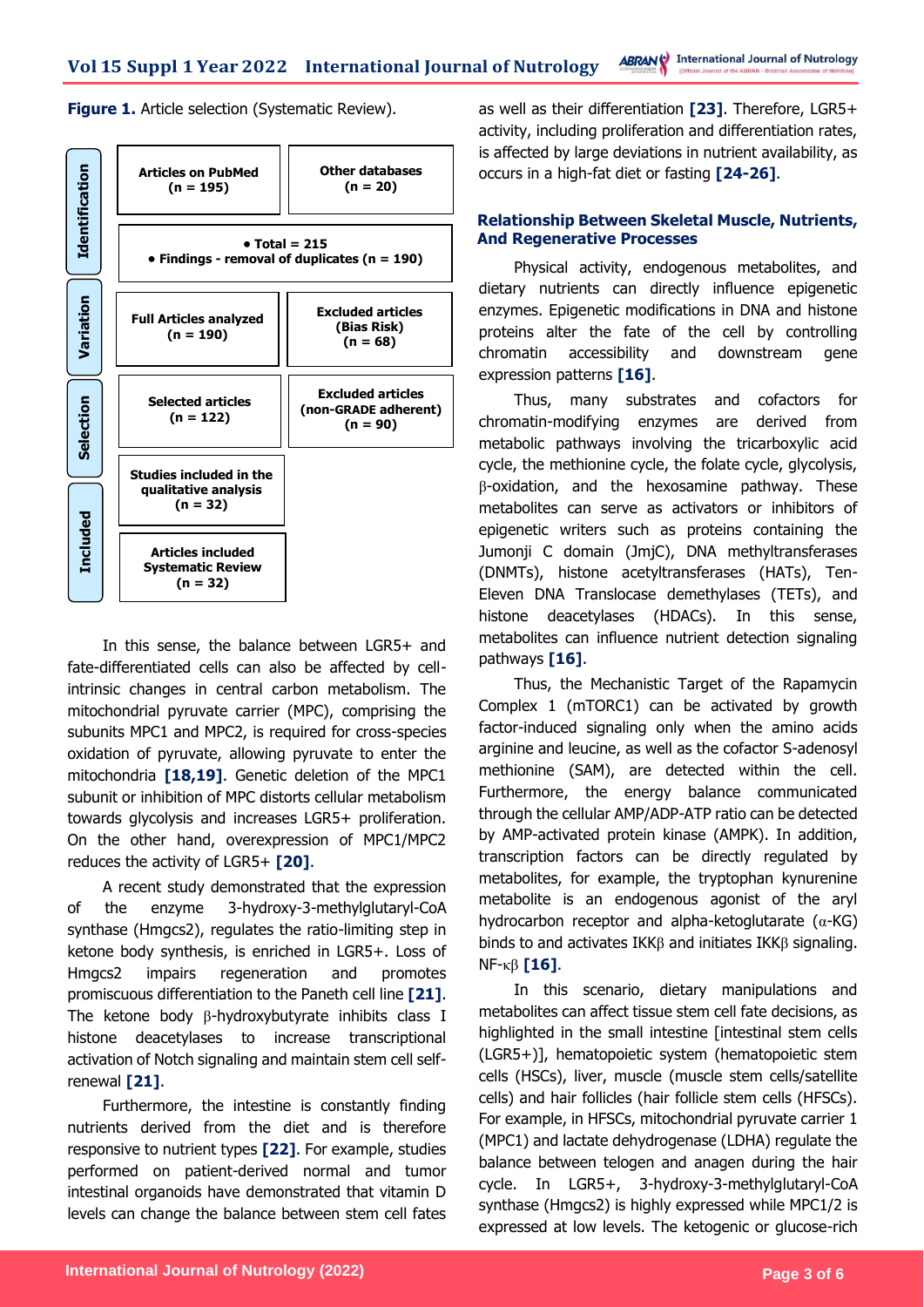diet regulates the balance of self-renewal of LGR5+ Self-renewal and differentiation of HSC can be regulated by manipulating vitamin C, A, or D levels and by valine restriction **[16]**.

Regarding muscle regeneration, a diet rich in nicotinamide riboside can increase muscle stem cell numbers and function in a histone deacetylase [enzyme 1 (sirtuin1, SIRT1)] dependent manner. Muscle stem cells, called satellite cells, are responsible for maintaining adult muscle mass and repairing it after injury. Several studies have demonstrated how changes in innate metabolism interfere with the differentiation of satellite stem cells into mature myocytes **[27]**. For example, mapping a single cell with histone acetylation showed that acetylation levels tend to be low in quiescent cells.

In this context, one study found that isolated quiescent muscle stem cells express fatty acid oxidation enzymes/transporters, however, as they exit quiescence and enter the cell cycle for proliferation, a metabolic transition occurs to favor glycolysis **[28]**. In this sense, SIRT1 is a target of increased glycolysis. SIRT1 represses the maturity expression of specific skeletal muscle genes as well as genes involved in mitochondrial biogenesis. Advanced glycolysis depletes NAD+, an essential metabolic cofactor of SIRT1, reducing SIRT1 activity and promoting downstream activation of these mature muscle-specific genes and differentiation **[29]**.

Furthermore, transcription factors are directly regulated by metabolites **[30,31]**. Furthermore, it is possible that the transcriptional machinery itself also responds to nutrients, for example, RNA polymerase II is modified by O-GlcNAc, a metabolite derived from the hexosamine biosynthesis pathway **[32]**.

Thus, epigenetic signaling pathways and transcription are affected by changing nutrient levels. Furthermore, a focus of the literature on stem cell metabolism is centered on central carbon metabolism and the balance between glycolysis and oxidative phosphorylation in the regulation of cell fate **[32]**. Therefore, future research that defines the dietary and metabolic control of decisions about the fate of cells in muscle tissues will be of great importance in the fields of metabolism and regenerative medicine.

# **Conclusion**

A current focus in the field of sport and metabolism is the investigation of how specific metabolites and nutrients affect the progression and treatment of muscle injuries. Nutrients can also regulate normal homeostatic processes, altering the decisions of muscle stem cells

and satellites. Thus, the implications for understanding how diet influences cellular transitions are immense and will guide precision-based nutrition to improve overall health and therapeutic strategies for muscle injuries. Thus, metabolic pathways and chromatin modifications are closely linked, and hence many changes in metabolism influence epigenetic changes and alter gene expression. For example, signaling pathways including mTORC, AMPK, MAPK, and others are all sensitive to changes in nutrient levels.

## **Acknowledgement**

Not applicable.

#### **Funding**

Not applicable.

#### **Ethics approval**

Not applicable.

# **Informed consent**

Not applicable.

### **Data sharing statement**

No additional data are available.

## **Conflict of interest**

The authors declare no conflict of interest.

#### **Similarity check**

It was applied by Ithenticate@.

# **About the license**

© The author(s) 2022. The text of this article is open access and licensed under a Creative Commons Attribution 4.0 International License.

### **References**

- **1.** Skorski S, Mujika I, Bosquet L, Meeusen R, Coutts AJ, Meyer T. The Temporal Relationship Between Exercise, Recovery Processes, and Changes in Performance. Int J Sports Physiol Perform. 2019;14(8):1015-1021. doi:10.1123/ijspp.2018-0668.
- **2.** Tobin MJ. Why Physiology Is Critical to the Practice of Medicine: A 40-year Personal Perspective. Clin Chest Med. 2019;40(2):243- 257. doi:10.1016/j.ccm.2019.02.012.
- **3.** Foster C, Rodriguez-Marroyo JA, de Koning JJ. Monitoring Training Loads: The Past, the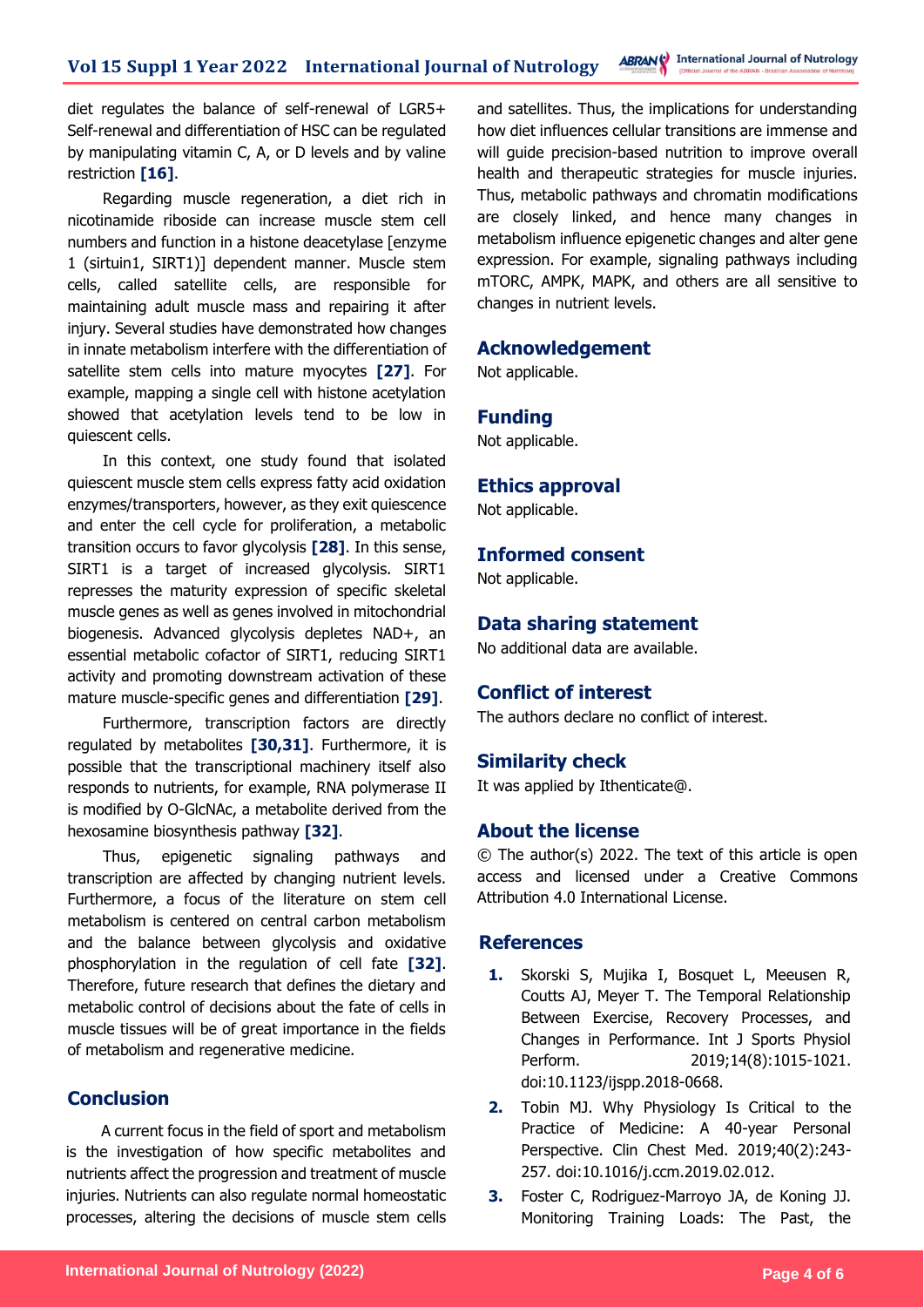Present, and the Future. Int J Sports Physiol Perform. 2017;12(Suppl 2):S22-S28. doi:10.1123/ijspp.2016-0388.

**4.** Margaritelis NV, Paschalis V, Theodorou AA, Kyparos A, Nikolaidis MG. Redox basis of exercise physiology. Redox Biol. 2020;35:101499.

doi:10.1016/j.redox.2020.101499.

- **5.** Ruegsegger GN, Booth FW. Health Benefits of Exercise. Cold Spring Harb Perspect Med. 2018 Jul 2;8(7). pii: a029694.
- **6.** Cheng AJ, Yamada T, Rassier DE, Andersson DC, Westerblad H, Lanner JT. Reactive oxygen/nitrogen species and contractile function in skeletal muscle during fatigue and recovery. J Physiol. 2016 Sep 15;594(18):5149-60.
- **7.** Ferraro, F. et al. Adult stem cells and their niches. Adv. Exp. Med. Biol., 2010, 695, 155– 168.
- **8.** Blanpain, C. et al. Self-renewal, multipotency, and the existence of two cell populations within an epithelial stem cell niche. Cell, 2004, 118, 635–648.
- **9.** Chacón-Martínez CA et al. Hair follicle stem cell cultures reveal self-organizing plasticity of stem cells and their progeny. EMBO J., 2017, 36, 151– 164.
- **10.** Rodríguez-Colman, M.J. et al. Interplay between metabolic identities in the intestinal crypt supports stem cell function. Nature, 2017, 543, 424.
- 11. Snoeck, H.W. Mitochondrial regulation of hematopoietic stem cells. Curr. Opin. Cell Biol. 2017, 49, 91–98.
- **12.** Zheng, X. et al. Metabolic reprogramming during neuronal differentiation from aerobic glycolysis to neuronal oxidative phosphorylation. 2016, Elife 5, e13374.
- **13.** Flores, A. et al. Lactate dehydrogenase activity drives hair follicle stem cell activation. Nat. Cell Biol., 2017, 19, 1017–1026
- **14.** Rinschen MM. et al. Identification of bioactive metabolites using activity metabolomics. Nat. Rev. Mol. Cell Biol., 2019, 20, 353–367.
- **15.** Agathocleous, M. et al. Ascorbate regulates haematopoietic stem cell function and leukaemogenesis. Nature, 2017, 549, 476–481.
- **16.** Shapira SN, Christofk HR. Metabolic Regulation of Tissue Stem Cells. Trends Cell Biol. 2020 Jul;30(7):566-576. doi: 10.1016/j.tcb.2020.04.004. Epub 2020 Apr 28.

PMID: 32359707.

- **17.** Stine RR. et al. PRDM16 maintains homeostasis of the intestinal epithelium by controlling regionspecific metabolism. Cell Stem Cell, 2019, 25, 830–845.e8.
- **18.** Sato T. et al. Single Lgr5 stem cells build crypt– villus structures in vitro without a mesenchymal niche. Nature, 2009, 459, 262–265.
- **19.** Bricker DK. et al. A mitochondrial pyruvate carrier required for pyruvate uptake in yeast, Drosophila, and humans. Science, 2012, 337, 96.
- **20.** Herzig, S. et al. Identification and functional expression of the mitochondrial pyruvate carrier. Science, 2012, 337, 93.
- **21.** Schell JC. et al. Control of intestinal stem cell function and proliferation by mitochondrial pyruvate metabolism. Nat. Cell Biol., 2017, 19, 1027–1036.
- **22.** Cheng CW. et al. Ketone body signaling mediates intestinal stem cell homeostasis and adaptation to diet. Cell, 2019, 178, 1115–1131.e15.
- **23.** Alonso S and Yilmaz ÖH. Nutritional regulation of intestinal stem cells. Annu. Rev. Nutr., 2018, 38, 273–301.
- **24.** Fernandez-Barral A et al. Vitamin D differentially regulates colon stem cells in patient-derived normal and tumor organoids. FEBS J., 2019, 287, 53–72.
- **25.** Beyaz S et al. High-fat diet enhances stemness and tumorigenicity of intestinal progenitors. Nature, 2016, 531, 53–58.
- **26.** Mihaylova, M.M. et al. Fasting activates fatty acid oxidation to enhance intestinal stem cell function during homeostasis and aging. Cell Stem Cell, 2018, 22, 769–778.e4.
- **27.** Ryall, J.G. and Lynch, G.S. The molecular signature of muscle stem cells is driven by nutrient availability and innate cell metabolism. Curr. Opin. Clin. Nutr. Metab. Care, 2018, 21, 240–245.
- **28.** Machado, L. et al. In situ fixation redefines quiescence and early activation of skeletal muscle stem cells. Cell Rep., 2017, 21, 1982– 1993.
- **29.** Ryall, J.G. et al. The NAD+-dependent SIRT1 deacetylase translates a metabolic switch into regulatory epigenetics in skeletal muscle stem cells. Cell Stem Cell, 2015, 16, 171–183.
- **30.** Mezrich, J.D. et al. An interaction between kynurenine and the aryl hydrocarbon receptor can generate regulatory T cells. J. Immunol.